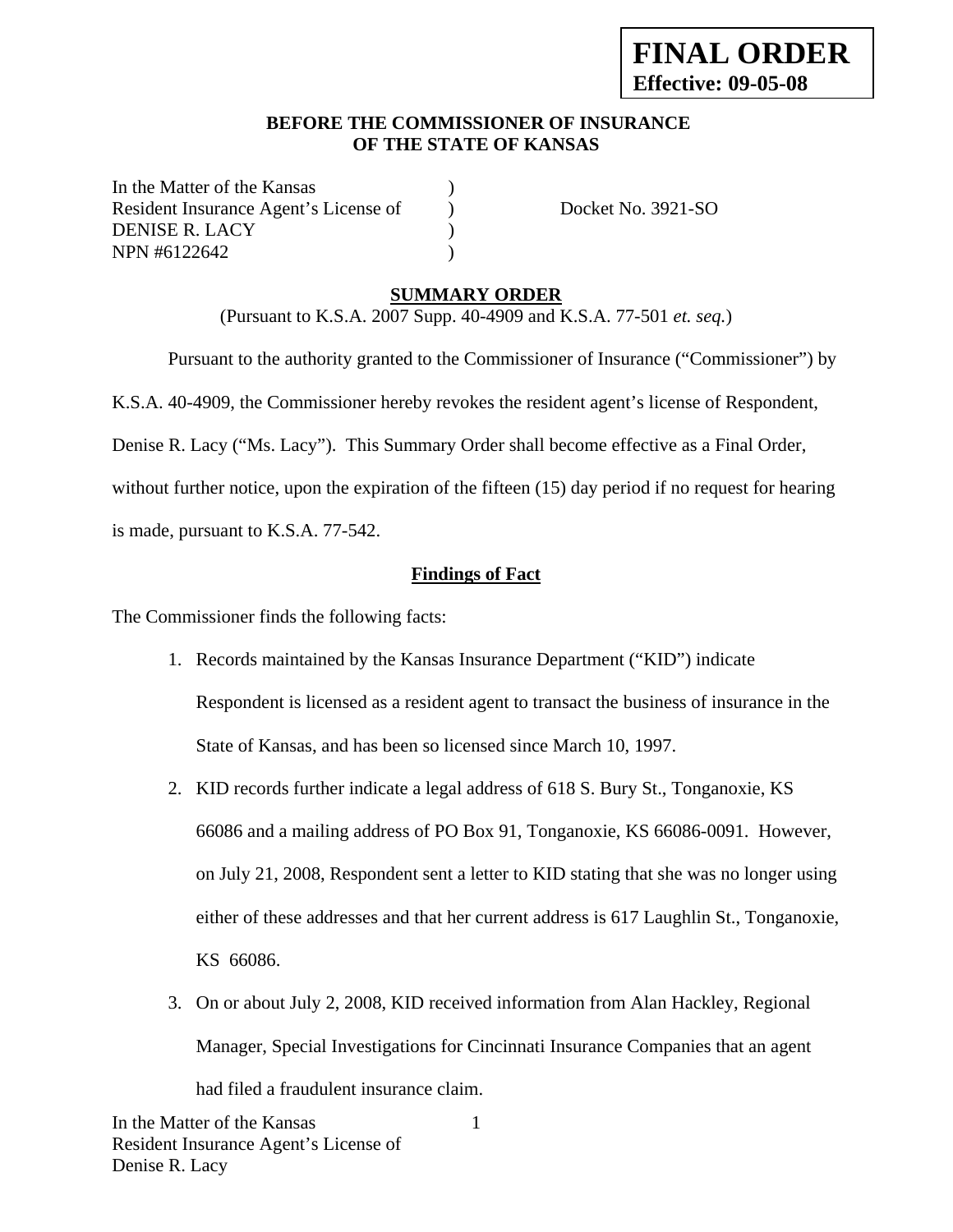- 4. Mr. Hackley provided information that showed that on July 5, 2006 a claim was made on the home-owners insurance policy of The claim was in regards to storm damage to his home located at , Kansas.
- 5. The amount of this claim was \$3000.00. A check was sent to RC Lacy Kansas for \$2500 for the repairs to Mr. home. This represented the \$3000 claim minus Mr. \$500 deductible.
- 6. On July 11, 2006, another claim was made to the home-owners insurance policy of This claim was listed as a supplemental payment for claim number (storm damage to house) as payment for deck repairs damaged by
- 7. RC Lacy is the Respondent's ex-husband; is the Respondent's father.

hail. The amount of this check was \$289.80 and was also sent to RC Lacy.

- 8. In May of 2008, Cincinnati sent a W-9 request letter to RC Lacy concerning these payments.
- 9. Mr. Lacy called Cincinnati and reported that he did not do any repairs for nor did he receive the two checks that were reported to have been sent to him. Mr. Lacy further stated that Mr. is his ex-father-in-law.
- 10. On June 26, 2008, Respondent spoke with Alan Hackley, Mr. Hackley states that at that time Respondent admitted to him that she had fabricated the insurance claim and that when the checks arrived she deposited them into a joint account held by herself and RC Lacy and that she then immediately withdrew the funds.

#### **Applicable Law**

11. K.S.A. 2006 Supp. 40-4909 states, in pertinent part:

In the Matter of the Kansas Resident Insurance Agent's License of Denise R. Lacy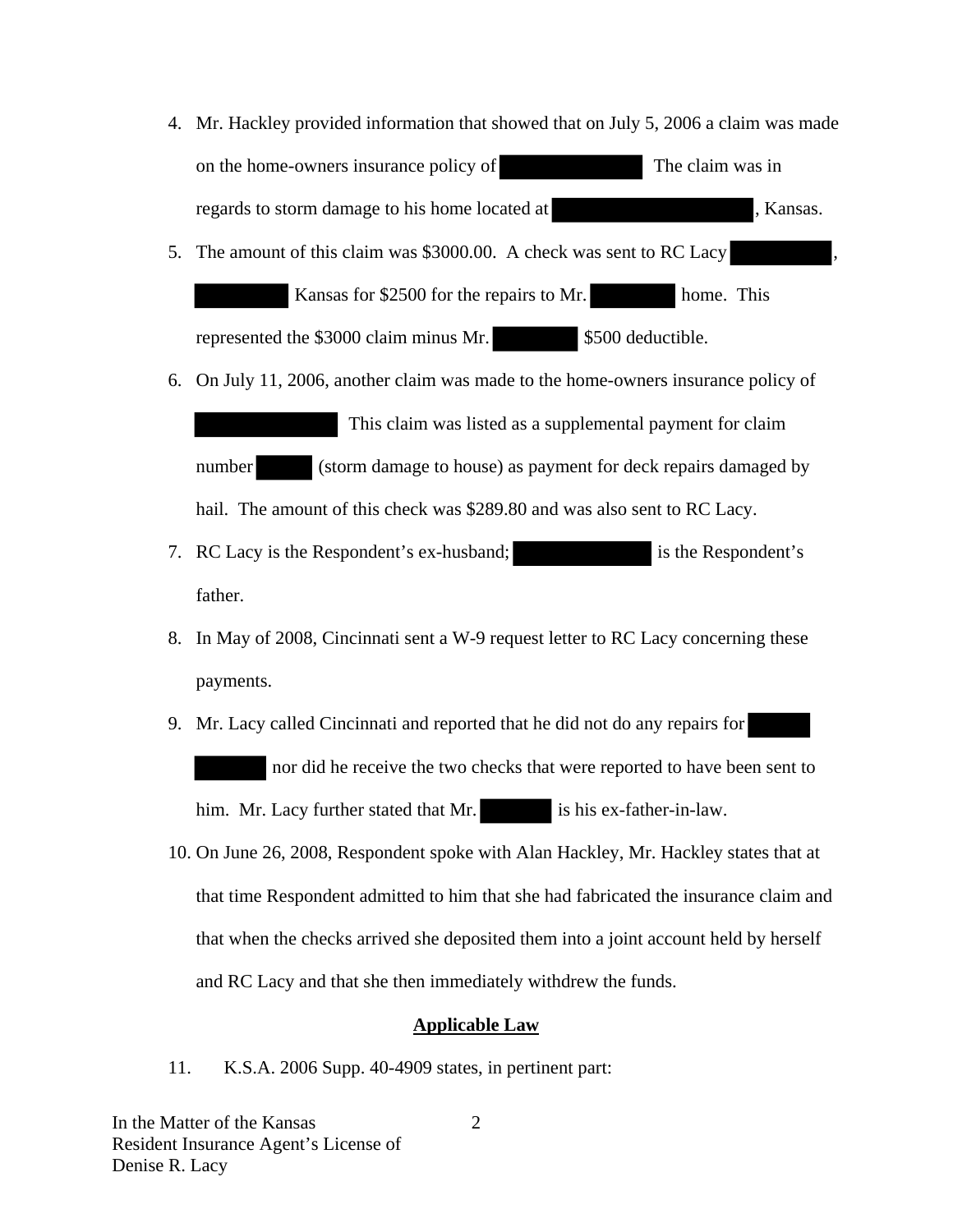- (a) The commissioner may deny, suspend, revoke, or refuse renewal of any license issued under this act if the commissioner finds that the applicant or license holder has:
	- (2) Violated
		- (A) any provision of chapter 40 of the Kansas Statutes Annotated, and amendments thereto, or any rule or regulation promulgated thereunder;
	- (8) Used any fraudulent, coercive, or dishonest practice, or demonstrated any incompetence, untrustworthiness or financial irresponsibility in the conduct of business in this state or elsewhere.
- (b) In addition, the commissioner may suspend, revoke or refuse renewal of any license issued under this act if the commissioner finds that the interests of the insurer or the insurable interests of the public are not properly served under such license.
- 12. K.S.A. 40-2,118 states, in pertinent part: committed a fraudulent act by knowing and with intent to defraud presents, causes to be presented or prepares with knowledge or belief that it will be presented to or by an insurer . . . any written statement in as part of or in support of . . . a claim for payment or other benefit pursuant to an insurance policy . . . which such person knows to contain materially false information concerning any fact material thereto.

### **Conclusions of Law**

- 13. The Commissioner has jurisdiction over Respondent as well as the subject matter of this proceeding, and such proceeding is held in the public interest.
- 14. The Commissioner finds that Respondent's conduct in preparing a false invoice for repair work and submitting the same as a claim on a homeowner's policy is a violation of K.S.A. 2007 Supp. 40-2,118.
- 15. The Commissioner finds that the Respondent's actions in preparing a false invoice and submitting the same as a claim on a homeowner's policy demonstrating a dishonest practice or untrustworthiness a violation of K.S.A.

2007 Supp. 40-4909(a)(8).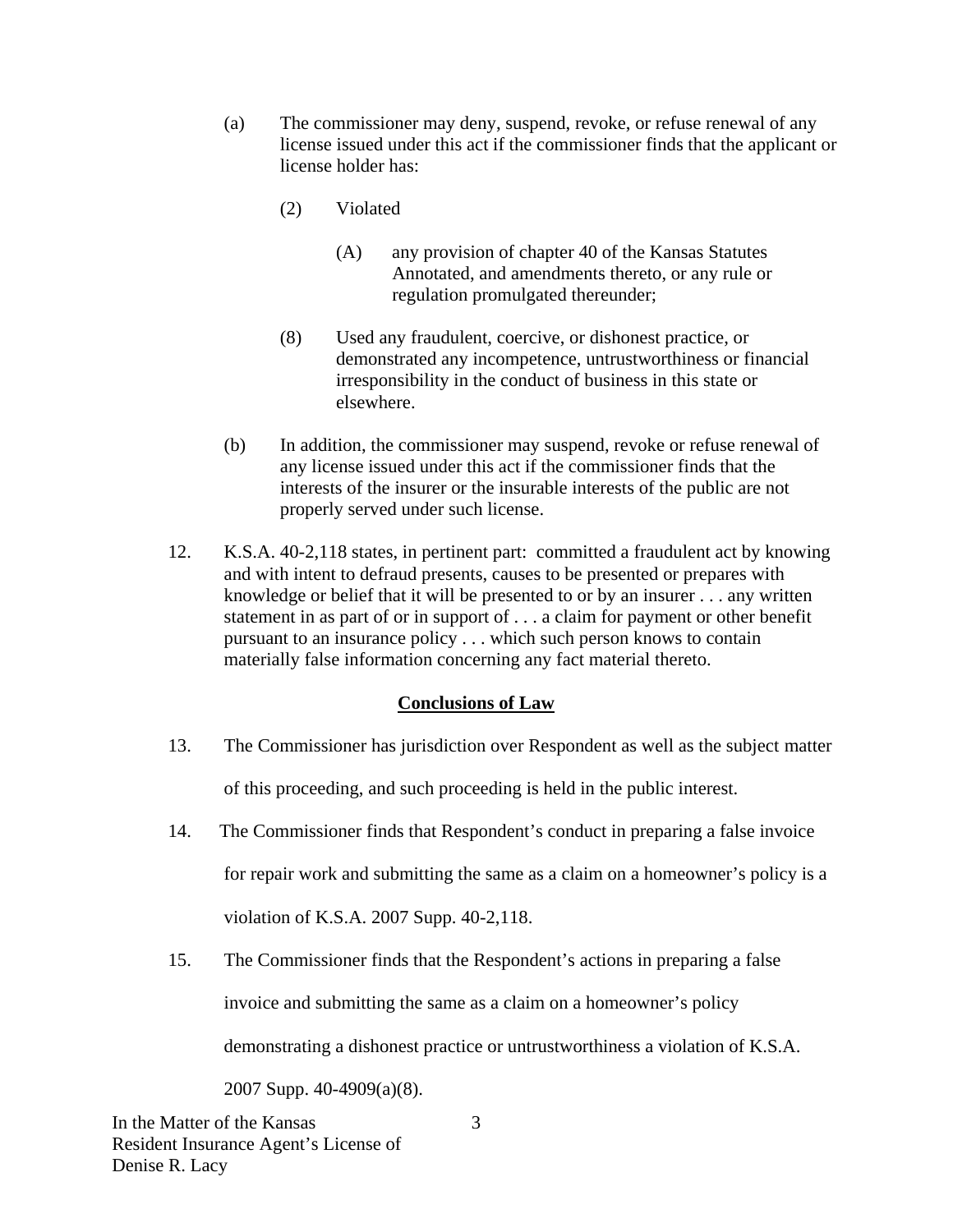- 16. The Commissioner finds, pursuant to K.S.A. 40-4909(b), that the insurable interests of the public are not properly served under Respondent's license.
- 17. Accordingly, the Commissioner concludes sufficient grounds exist for the revocation of the insurance agent's license of Denise R. Lacy pursuant to K.S.A. 2007 Supp. 40-4909(a) and (b).

### **IT IS THEREFORE ORDERED BY THE COMMISSIONER OF INSURANCE THAT:**

1. The Kansas Resident Insurance Agent's License of DENISE R. LACY is hereby

**REVOKED** effective the effective date of this Order.

### 2. **IT IS FURTHER ORDERED** that DENISE R. LACY shall **CEASE** and

**DESIST** from the sale, solicitation or negotiation of insurance and/or receiving compensation

deriving from the sale, solicitation or negotiation of insurance conducted after the effective date

of this Order.

### **NOTICE AND OPPORTUNITY FOR HEARING**

Denise R. Lacy, within fifteen (15) days of service of this Summary Order, may file with the Kansas Insurance Department a written request for hearing on this Summary Order, as provided by K.S.A. 77-542. In the event a hearing is requested, such request should be directed to:

> John W. Campbell, General Counsel Kansas Insurance Department 420 S.W.  $9^{th}$  Street Topeka, Kansas 66612

Any costs incurred as a result of conducting any administrative hearing shall be assessed against the agent/agency who is the subject of the hearing as provided by K.S.A. 40-4909(f). Costs shall include witness fees, mileage allowances, any costs associated with reproduction of documents which become part of the hearing record, and the expense of making a record of the hearing.

If a hearing is not requested, this Summary Order shall become effective as a Final Order, without further notice, upon the expiration of the fifteen (15) day period for requesting a hearing. The Final Order will constitute final agency action in the matter.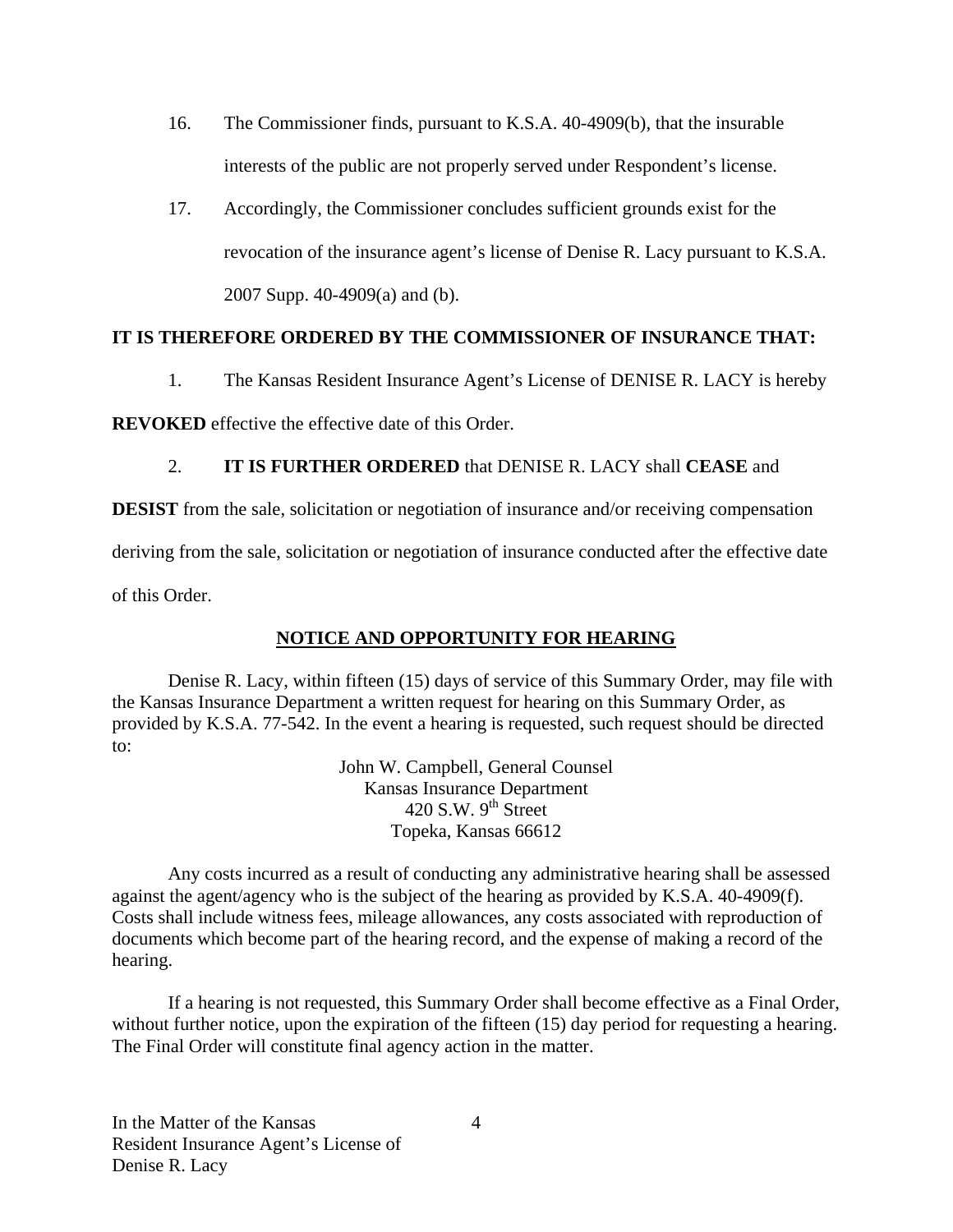In the event the Petitioner files a petition for judicial review, the agency officer designated pursuant to K.S.A. 77-613(e) to receive service of a petition for judicial review on behalf of the Kansas Insurance Department is:

> John W. Campbell, General Counsel Kansas Insurance Department 420 S.W.  $9^{th}$  St. Topeka, Kansas 66612

# **IT IS SO ORDERED THIS \_\_18th\_\_ DAY OF AUGUST, 2008, IN THE CITY OF TOPEKA, COUNTY OF SHAWNEE, STATE OF KANSAS.**



 **\_**/s/ Sandy Praeger\_**\_\_\_\_\_\_\_\_\_\_\_\_\_\_** Sandy Praeger Commissioner of Insurance

 $\angle$ s/ John W. Campbell $\angle$  John W. Campbell General Counsel

# **CERTIFICATE OF SERVICE**

The undersigned hereby certifies that she served the above and foregoing Summary Order on this \_18th\_day of \_\_\_\_August\_\_\_\_, 2008, by causing the same to be deposited in the United States Mail, first class postage prepaid, addressed to the following:

> Denise R. Lacy 617 Laughlin Street Tonganoxie, KS 66086

> > $\angle$ s/ Stacy R. Bond $\angle$  Stacy R. Bond Staff Attorney